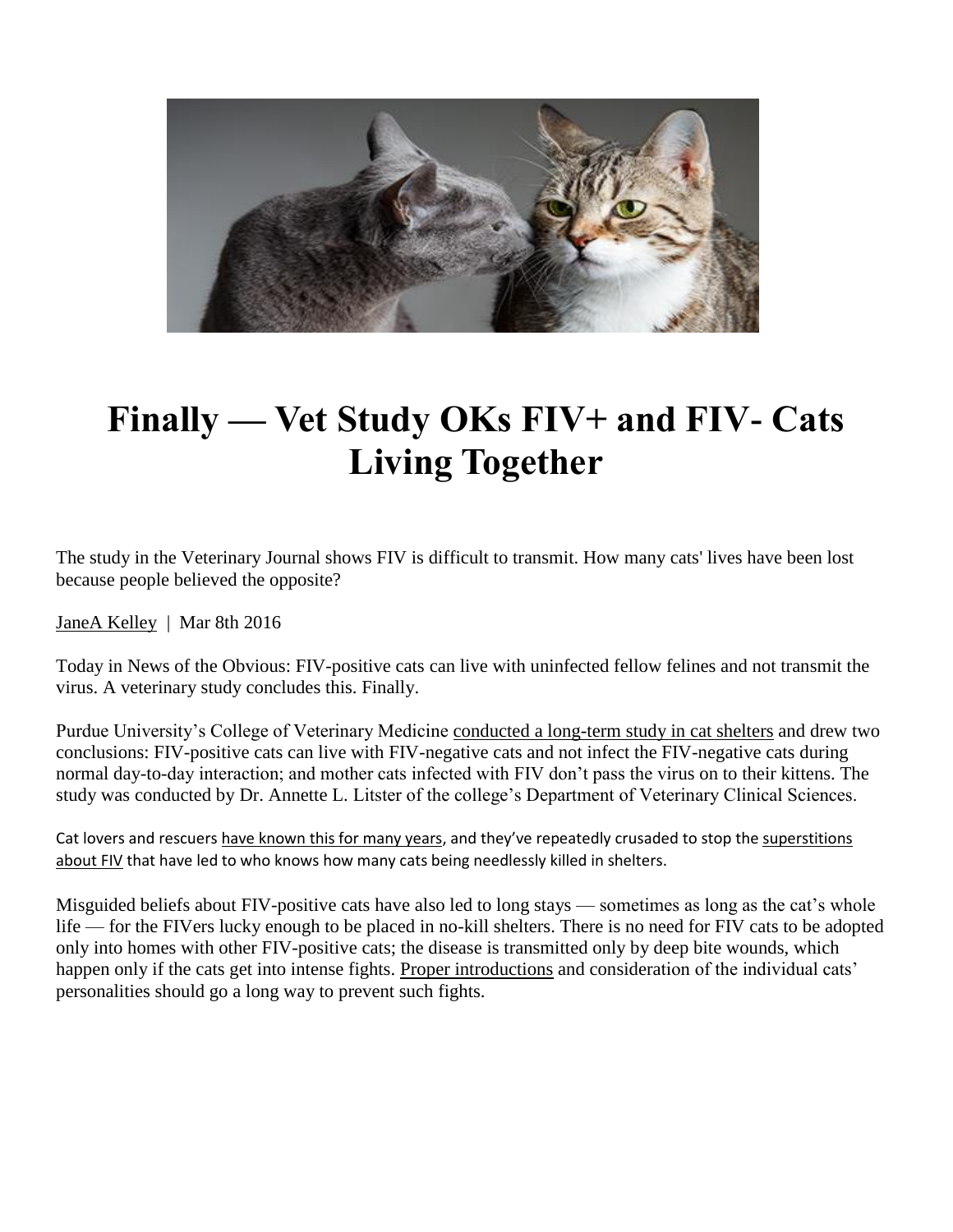

I know this from experience: When I was much younger, my family had a tomcat who developed FIV as a result of fighting for mates with other intact males. But he was never aggressive with his feline housemates. They shared food and water bowls, beds, and sometimes even groomed one another. None of the other cats developed FIV; in fact, his best lady friend, Iris, lived to be 18 and she was very healthy right up until the end of her life.

The false belief that mother cats can pass FIV on to their kittens has probably resulted in thousands upon thousands of unnecessary euthanasias. Although the world certainly has many more cats than it needs, it's a damn shame that so many otherwise adoptable kittens may have died as a result of these incorrect ideas.



Grooming doesn't spread FIV. [Two cats grooming one another](about:blank) by Shutterstock

Another problem: People often confuse [FIV \(the feline immunodeficiency virus\)](about:blank) for FeLV (the feline leukemia virus), which *is* transmissible through cohabitation and casual contact. These two diseases are retroviruses and both affect the immune system. The difference? The feline immunodeficiency virus does not easily cross the mucous membranes (the lining of the mouth, nose, eyes, genitals, and intestines), which is why it's so difficult for FIV to be transmitted to other cats.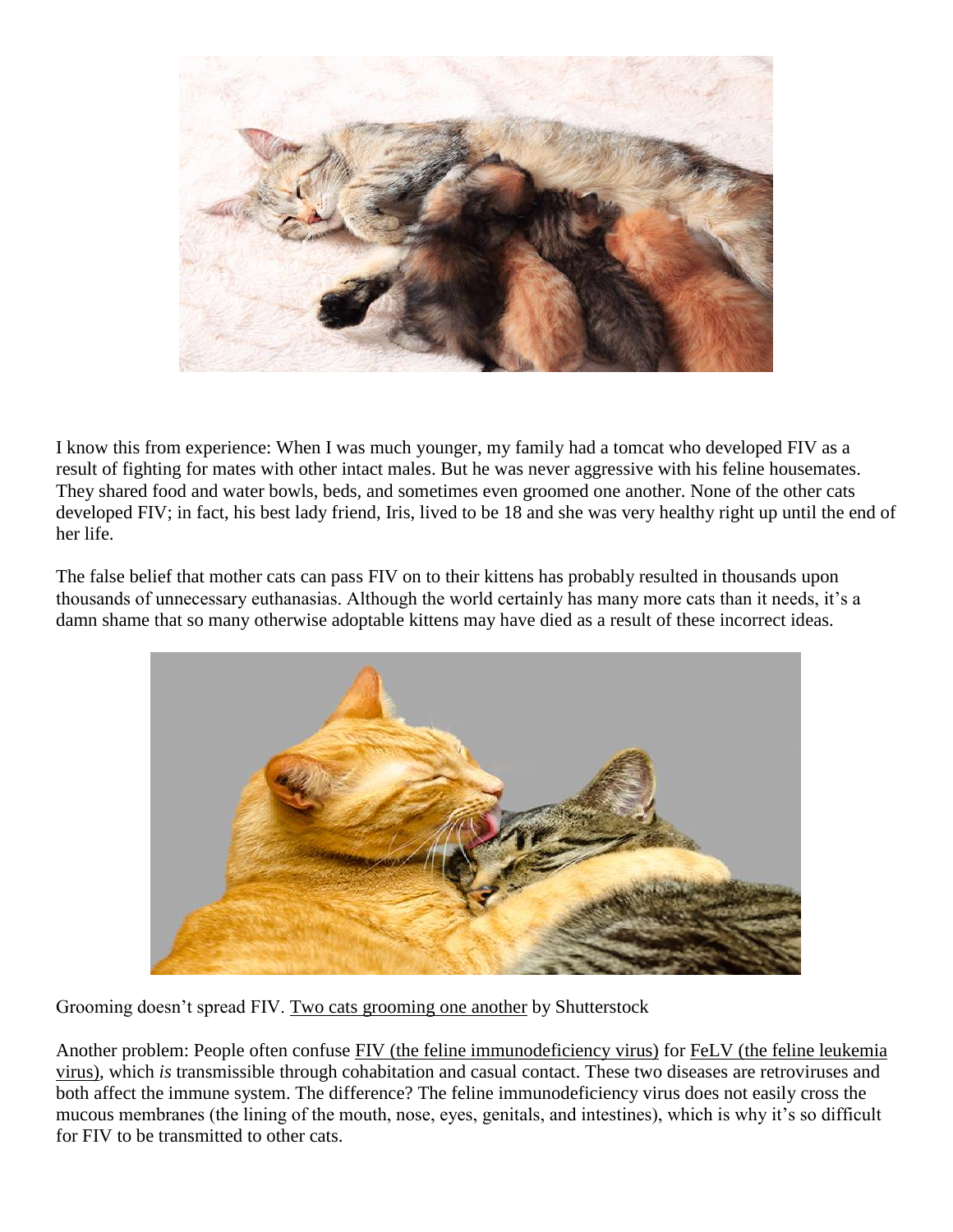Proper introductions will prevent fights that lead to injury and possible transmission of FIV. [Cats sniffing one](about:blank)  [another](about:blank) by Shutterstock

There's no need to fear FIV, and I'm delighted that we finally have an official veterinary study that confirms what a lot of us have known for decades. I hope to all things cute and furry that this knowledge spreads rapidly among shelters so they don't unwittingly torpedo their FIVers' chances of being adopted or, worse yet, kill them because of the fear that the disease will spread rapidly.

Thank you, Dr. Litster, for conducting this research and reporting on it: you've already started saving cats' lives.

*About JaneA Kelley: Punk-rock cat mom, science nerd, animal rescue volunteer and all-around geek with a passion for bad puns, intelligent conversation, and role-play adventure games. She gratefully and gracefully accepts her status as chief cat slave for her family of feline bloggers, who have been writing their awardwinning cat advice blog,* [Paws and Effect](about:blank)*, since 2003.*

#### Posted in [In the News, Health & Care, Cats in Science, Catster Commentary,](about:blank)

[http://www.catster.com/lifestyle/cat-health-vet-study-fiv-positive-cats-living-together](about:blank)



#### **What is FIV in cats?**

FIV stands for feline immunodeficiency virus. It is a lentivirus, the same class of virus as HIV. FIV, which can live in many different tissues in cats, typically causes a weakening of the cat's immune system. However, only cats can get FIV; people and dogs cannot.

#### **How do cats get FIV?**

One of the tissues in which FIV lives is the salivary glands, so the most common route of infection is a deep bite wound from a FIV-positive cat to another cat. It can also be transmitted via blood, in utero and possibly from milk from an infected mother cat. It is extremely unlikely, if not impossible, for cats to get FIV from just being around infected cats, from sharing food bowls, or from a person touching a FIV-positive cat and then touching a FIV-negative cat.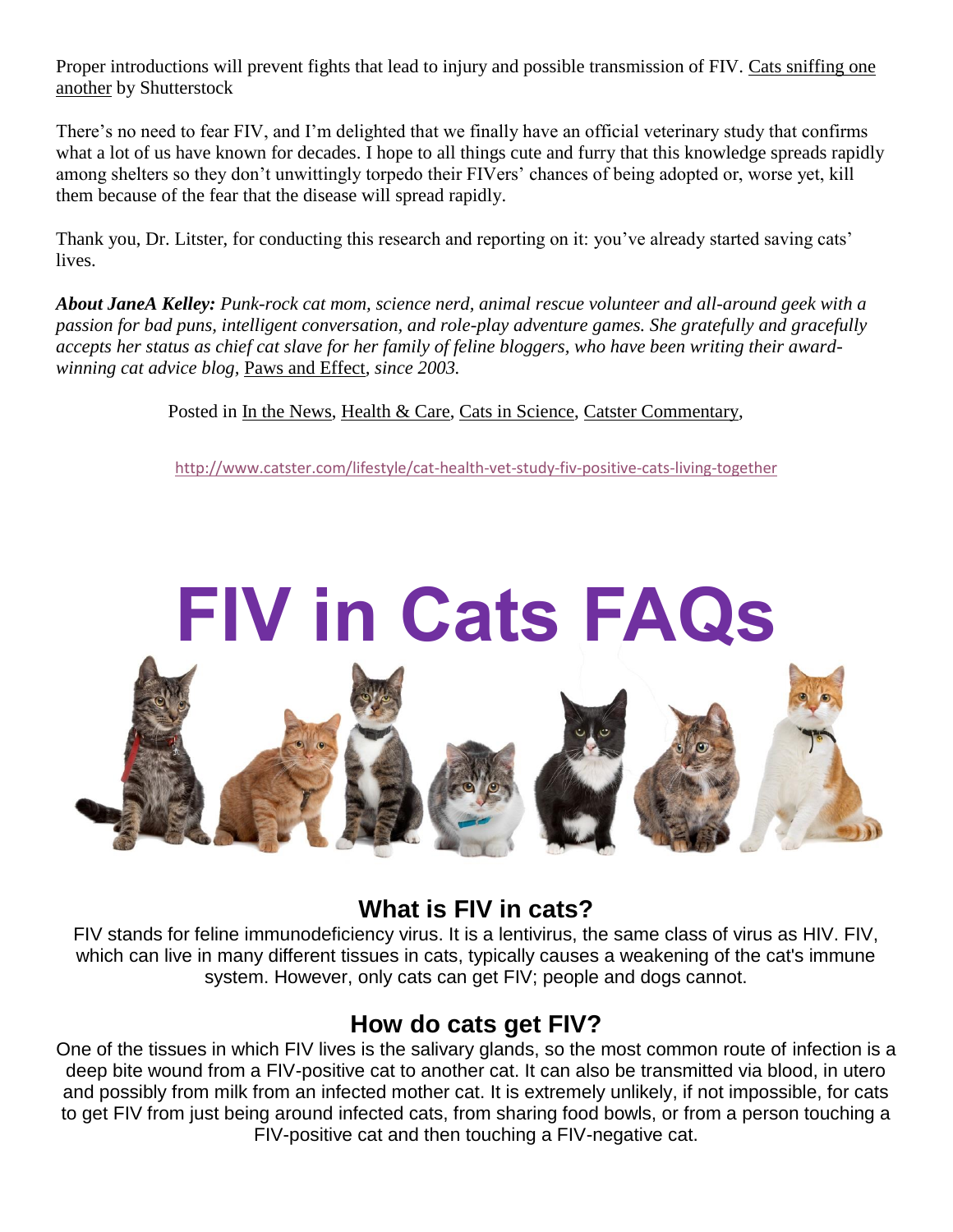### **What are the signs of FIV infection?**

There are no specific signs of FIV infection. FIV-positive cats have a weaker immune system so they are more prone to getting infections such as upper respiratory infections, ringworm and dental disease. Other than that, FIV-positive cats tend to live normal lives and have a normal length of life.

# **How do I know if my cat has FIV?**

There are no obvious signs of FIV so the only way to know is to do a blood test. The most common screening test is an ELISA test (often called a SNAP test) done by your veterinarian, which looks for antibodies to FIV. An antibody is a protein made by the cat in response to FIV infection. A cat can test positive as soon as two to four weeks after exposure, but it can take up to eight weeks. Kittens under six months of age may test positive after having received antibodies from their mothers, either in utero or via milk. It can take up to six months for these antibodies to go away. Thus, it is a good idea to retest a kitten who tests positive after he or she has reached six months of age.

### **Can FIV be treated?**

There are no proven treatments to rid a cat of FIV. Most FIV-positive cats handle the disease well, but it is important to concentrate on treating the secondary illnesses.

# **What can be done to prevent the spread of FIV?**

Cats should be kept indoors so they do not fight with a FIV-positive cat. Depending on where one lives, the rate of FIV-positive cats ranges from 4 to 24 percent. A FIV-positive cat can live with a FIVnegative cat as long as neither cat is a fighter, or the FIV-positive cat has no teeth. (FIV-positive cats commonly have severe dental disease, which often means it is necessary to remove all their teeth.) There is a vaccine for FIV, but Best Friends does not recommend it because the vaccine does not have the best efficacy and, after a cat is vaccinated for FIV, the cat will test positive for the virus. At

this point, no test can differentiate whether a cat tests positive for FIV from the vaccine or from having the infection. If a cat escapes and is picked up by local animal control, and then tested, the cat may be killed because he or she tests positive.

# **Can FIV-negative and FIV-positive cats live together?**

Yes, as long as the cats get along and do not fight. The risk that a FIV-positive cat could spread the virus to a FIV-negative cat can be minimized by having them live in separate rooms until you are confident that they will not fight with each other.

# **Can FIV-positive cats have a good and long life?**

FIV-positive cats can live normal lives both in quality and duration. They do take special care in terms of monitoring them for signs of infection and they do have a tendency to have bad dental disease.

*Information provided at: http://bestfriends.org/resources/fiv-cats-faqs*